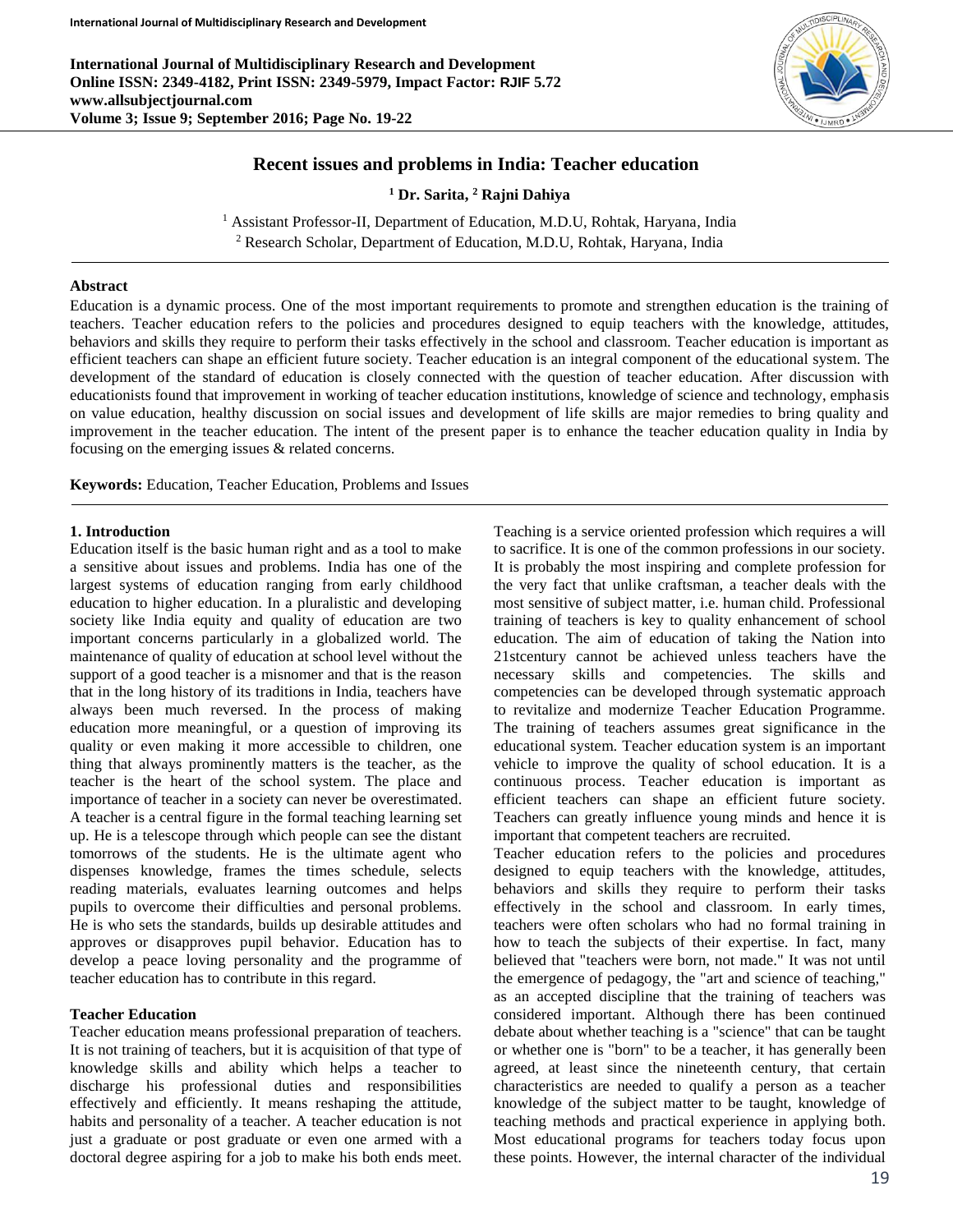is also an important aspect of teaching; whether that is something one is born with or can be taught and what are the qualities that are needed for the role of teacher are also a matter of debate.

# **Agencies of Teacher Education**



Fig 1: Agencies of teacher education

### **Role of N.C.E.R.T (National Council of Educational Research and Training) in promoting the quality of teacher education**

- Develops curriculum, instructional and exemplar materials, methods of teaching, techniques of evaluation, teaching aids, kits and equipments, learning resources, etc.
- Organizes pre-service and in-service training of teachers, teacher educators and other educational personnel
- $\blacksquare$  To organize pre-service and in-service education programmes for teachers
- Disseminates improved educational techniques and practices and research findings.
- Acts as a cleaning house for ideas and information on all matters relating to school education and teacher education.

# **Role of SCERT (State Council of Educational Research and Training) in promoting the quality of teacher education**

- To impart in service training to the inspectors of preprimary to higher secondary education.
- To impart in service training to the teachers from preprimary to higher secondary schools.
- To make available extension services to teacher education - institutions and co-ordinate the same.
- To prepare teaching aids for educational institutions.
- To motivate teachers to undertake /investigative research regarding content cum methodology.

# **Role of NCTE (National Council of Teacher Education) in promoting the quality of teacher education**

- Making recommendations to the center and State government Universities, the U.G.C and other institutions in the preparation of plans and programmer's in the field of teacher education.
- Coordinating and monitoring teacher education and its development in the country.
- **Preparing a guideline with regard to minimum** qualifications for the candidates to be employed as teacher- educators at different levels.
- Preparing a guideline and specified requirements for

starting new courses and programmes under teacher education.

 Developing a guideline for general teacher-education programme.

# **Issues of Teacher Education**

A lot of planning and resources has been spent for improving the quality of teacher education. New technologies have been introduced in the field of education, still our teacher-education could not raise up to the expected level. It is lacking behind somewhere in realizing its purpose. Its scope has brode and its objectives have become focused during the last thirty five years, but teacher education could not realize its objective fully.



**Fig 2:** Issues of Teacher Education

# **Working Of Teacher-Education Institutions**

The National Council for teacher- education (NCTE) is a regulatory body which controls the functioning of these institutions and prevent them from becoming commercial institutions, but because the country is so diverse with innumerable institutions, it sometimes get difficult to monitor all the institutions. Some institutions have become simply money making centre and produce certified but incompetent teachers which is a matter of great concern because incompetency of teachers can harm the system of education.

# **Developing Life Skills**

Life skills are certain skills which are essential for personal development and growth. These skills enable man to deal with the life's difficulties and adversities more effectively. These skills are (a) Thinking Skills (b) Self Awareness, Problem Solving, Creative Thinking, Decision making and Critical thinking (c) Social Skills –Interpersonal relations, effective communication and empathy (d) Emotional Skills –Stress Management. Main issue is that teacher-education is memory based i.e. there is no active involvement of students, so we are lacking in the development of life skills among the students, which are essential for all round development of students.

# **Social Issues**

There are various social problems issues that today our nation is confronting. These are population explosion, unemployment, diversity and communal tension. Teacher can safeguard students against these social problems of they are sensitive towards these issues.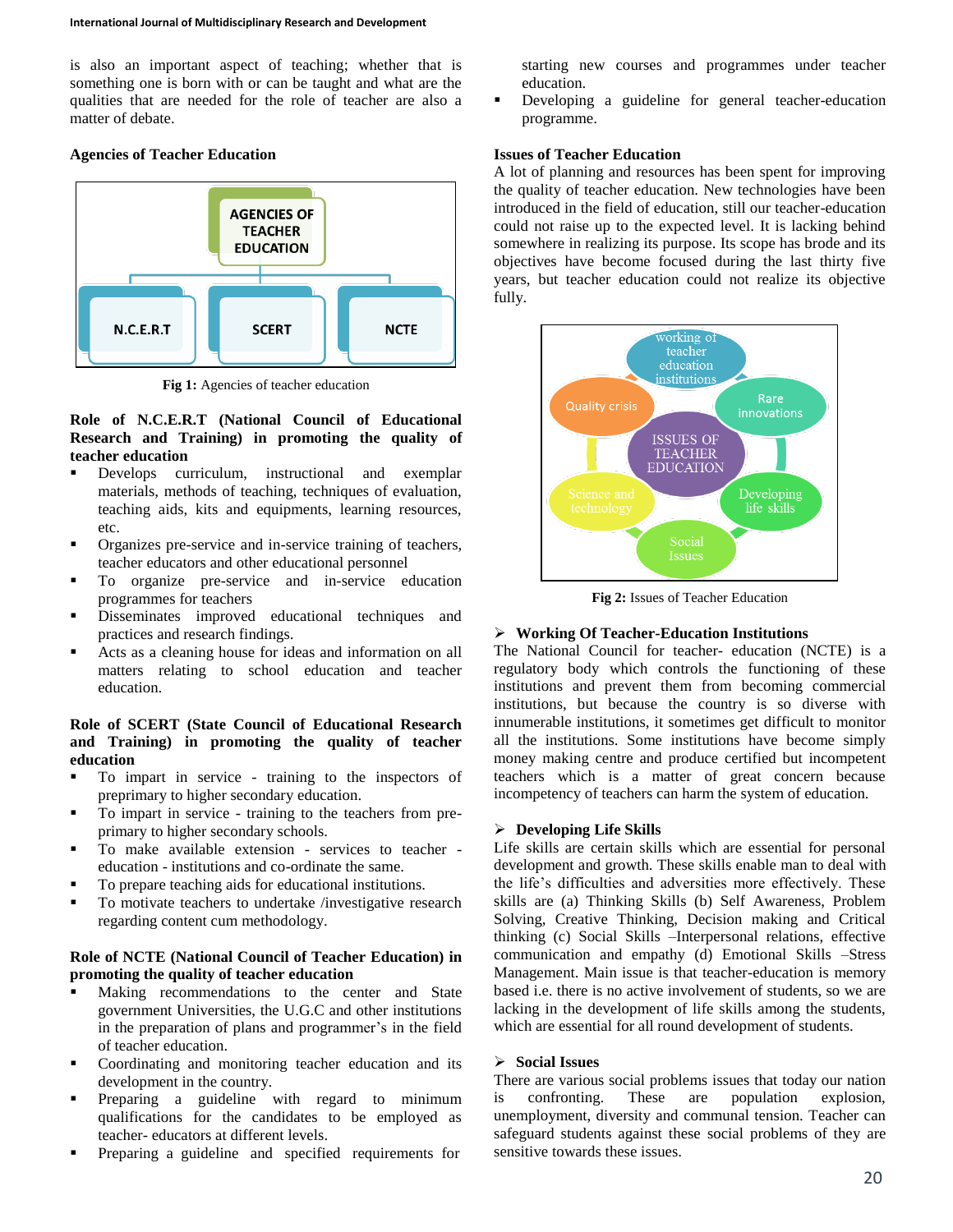#### **Science and Technology**

The world has become interdependent and is turning gradually into a global village. But educational programme for teachers or teacher-education has not made full use of their development skill the teachers with the knowledge of latest technological advancement are not being produced who are expected to use these upcoming techniques.

# **Quality Crisis**

There are problems of quality perception, quality scaling and quality differentiation in Teacher Education. There is a significant variance between expected and actua quality. Alas, this gap is widening. This is exemplified by the successive entrance tests for higher level, be it Graduate or Doctoral Level. There has to be adequate focus on all the systemic parameters- input, process and output. The degeneration of quality of Teacher Education can be attributed more to the private sector.

#### **Rare Innovations**

Innovations in Teacher Education are very rare. Novel ideas die because of non-incubation. Personalized teacher education, specialized teacher education, and even integrated teacher education are rarely found because we don't have the capacity to tolerate repeated failures arising out of experimentation. The society and its institutions must have the capacity to tolerate genuine mistakes committed inadvertently during the course of innovation.

#### **Problems of Teacher Education**

There are many problems and issues plaguing the system of teacher education. Teacher preparation has been a subject of discussion at all levels, from the government, ministries, regulatory bodies, schools, to teachers themselves.

Major problems of teacher education are:

- **Traditional curriculum and teaching methods of teaching** in the teacher education programme
- Objectives of teacher education not understood
- Unhealthy financial condition of the colleges of education
- Negative attitude of managements towards development of both human as well as material resources
- **Improper selection of the candidates (student teachers) to** be admitted
- Inadequate duration of the teacher programme
- **improper organization of teacher education**
- Unplanned and insufficient co-curricular activities
- Practice teaching neither adequate nor properly conducted
- **Lack of dedication towards the profession**

# **Suggestions for Improving the Condition of Teacher Education**

- Curriculum of teacher education programme should be revised from time to time according to changing needs of society
- New knowledge and new experiences should be incorporated in the curriculum and there should be a scope for teachers for reflection of knowledge
- **Teacher educators must be well qualified and experienced** with language proficiency
- Teacher educators to be trained in the use of ICTs
- Privatization of teacher education should be regulated
- More emphasis should be given on practice teaching till mastery is reached with appropriate feedback
- Evaluation in teacher education should be objective, reliable and valid
- Teacher pupil ratio should be ideally 1:8.
- Research in teacher education should be encouraged

#### **Conclusion**

Teacher and his education are very significant aspects of any nation. The education gives a new shape to the individual and the nation as well. It is a well-known saying that teacher is the nation builder. Teacher education has to be conceived as an integral part of educational and social system. It is essential to develop identified competencies to prepare effective teachers. It is equally necessary to develop commitment and build capacity to perform as integral part of teacher preparation. Emphasis on continuing life-long learning has to become an essential concern of teacher education. The quality of teacher education programme needs to be up graded. Teacher education has not come up to the requisite standards. Teachers are not able to think critically and solve the issue related to teaching methods, content, Organisation etc. Teacher education programme needs a comprehensive reform and restructuring curriculum of teacher-education programme needs to be revised according to changing needs of society.

#### **References**

- 1. Aggarwal JC. Essentials of Educational Technology, Vikas Publishing House, New Delhi. 1996.
- 2. Anand CL. Teacher Education in emerging India, NCERT, New Delhi.90 Dr. Balbir Singh Jamwal. 2000.
- 3. Goel DR, Chhaya Goel. Teacher Education Scenario in India: Current Problems & Concerns. MIER Journal of Educational Studies Trends & Practices. 2012; 2(2):231- 242.
- 4. MHRD. National Policy on Education", New Delhi, Govt. Of India. 1986.
- 5. Ministry of Education Report of the University Education Commission, New Delhi, Govt. Of India. 1948-49.
- 6. Ministry of Education Report of the Secondary Education Commission, New Delhi, Govt. Of India. 1952-53.
- 7. Ministry of Education Education and National Development: Report of the Education Commission, 1964-66, (Kothari Commission Report), NCERT, New Delhi, Govt. of India. 1966.
- 8. Ministry of Human Resource Development (MHRD) Learning without Burden, (Yashpal Committee Report), New Delhi, India. 1993.
- 9. Mohanti J. Modern Trend in Indian Education: Current Issues and Strategies in the context of NEP, New Delhi Deep and Deep. 1998.
- 10. Mukharjee KK. Some Great Educators of the World, Calcutta, Das Gupta & Co. Pvt. Ltd. 1972.
- 11. Naik JP. Equality, Quality and Quantity: The inclusive Triangles of Indian Education: Bombay Allied Publishers. 1975.
- 12. National Knowledge Commission Report, Government of India, New Delhi. 2007.
- 13. NCTE. Curriculum Framework for Quality Teacher Education, New Delhi. 1998.
- 14. Rajan J. Review of Social Sciences. 2005; VI:2.